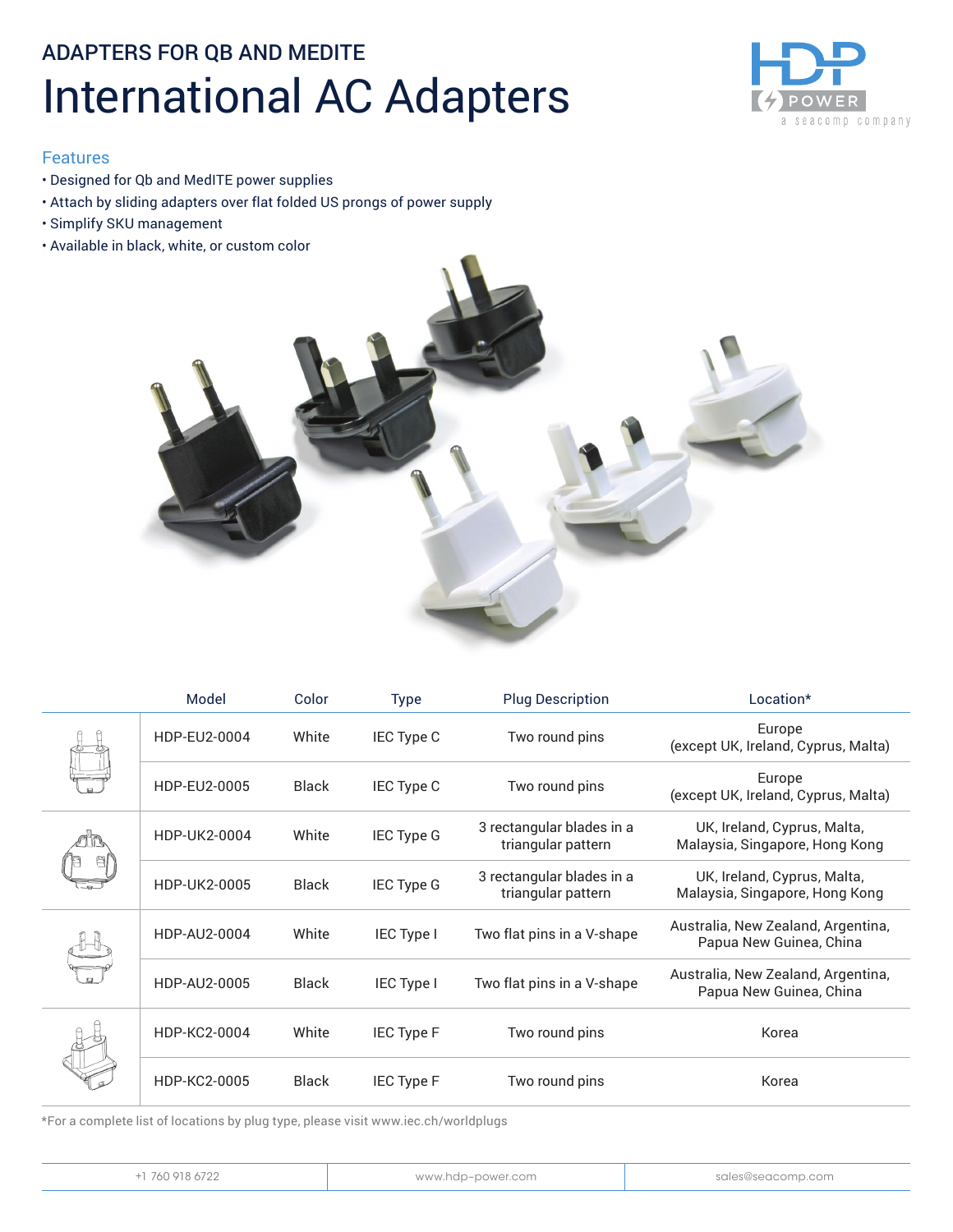### HDP-EU2-0004, HDP-EU2-0005

# EU Adapters













|  |  |  |  | -1 760 918 6722 |
|--|--|--|--|-----------------|
|--|--|--|--|-----------------|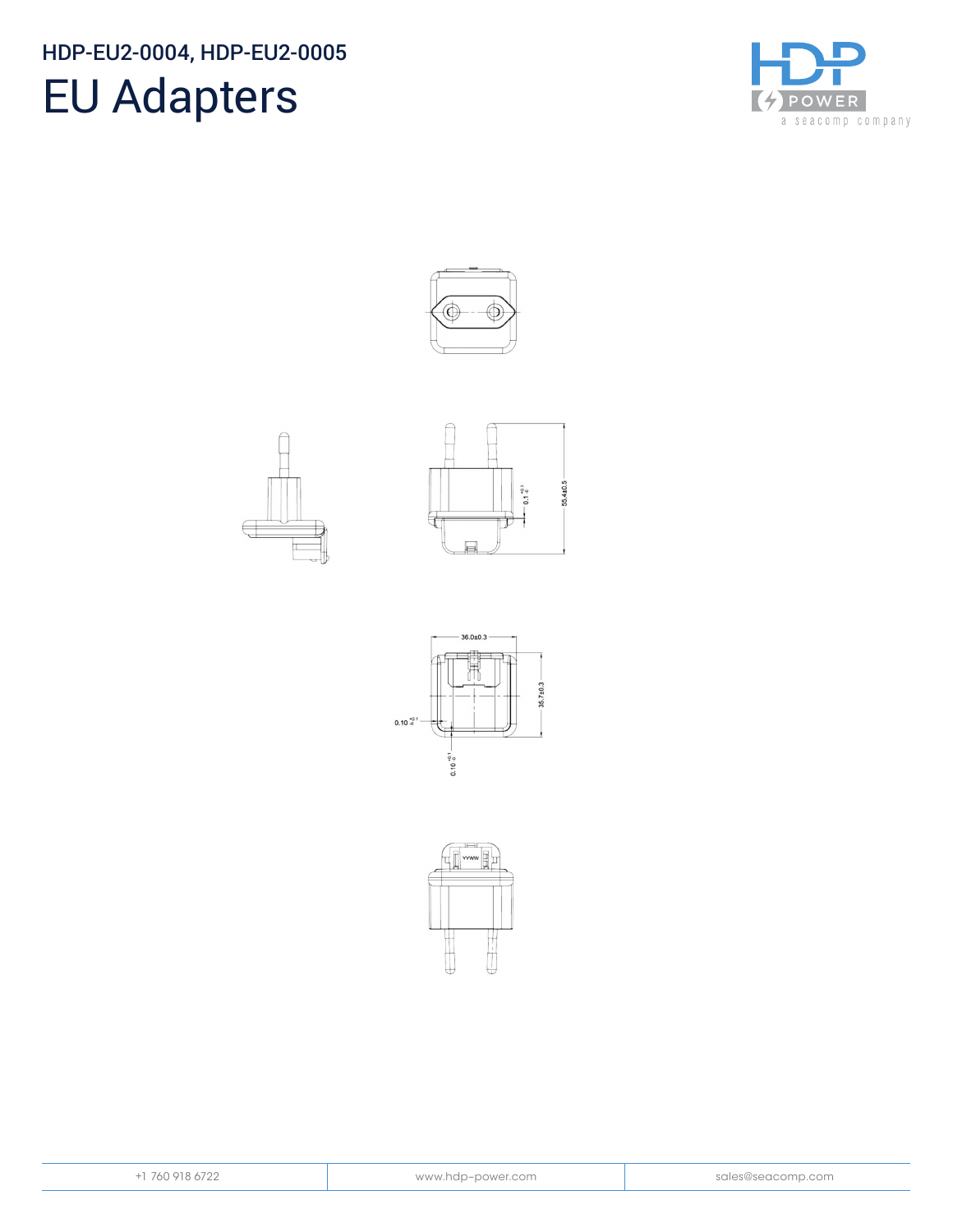#### HDP-UK2-0004, HDP-UK2-0005

## UK Adapters



国 囲









|  | $+1$ 760 918 6722 |  |
|--|-------------------|--|
|  |                   |  |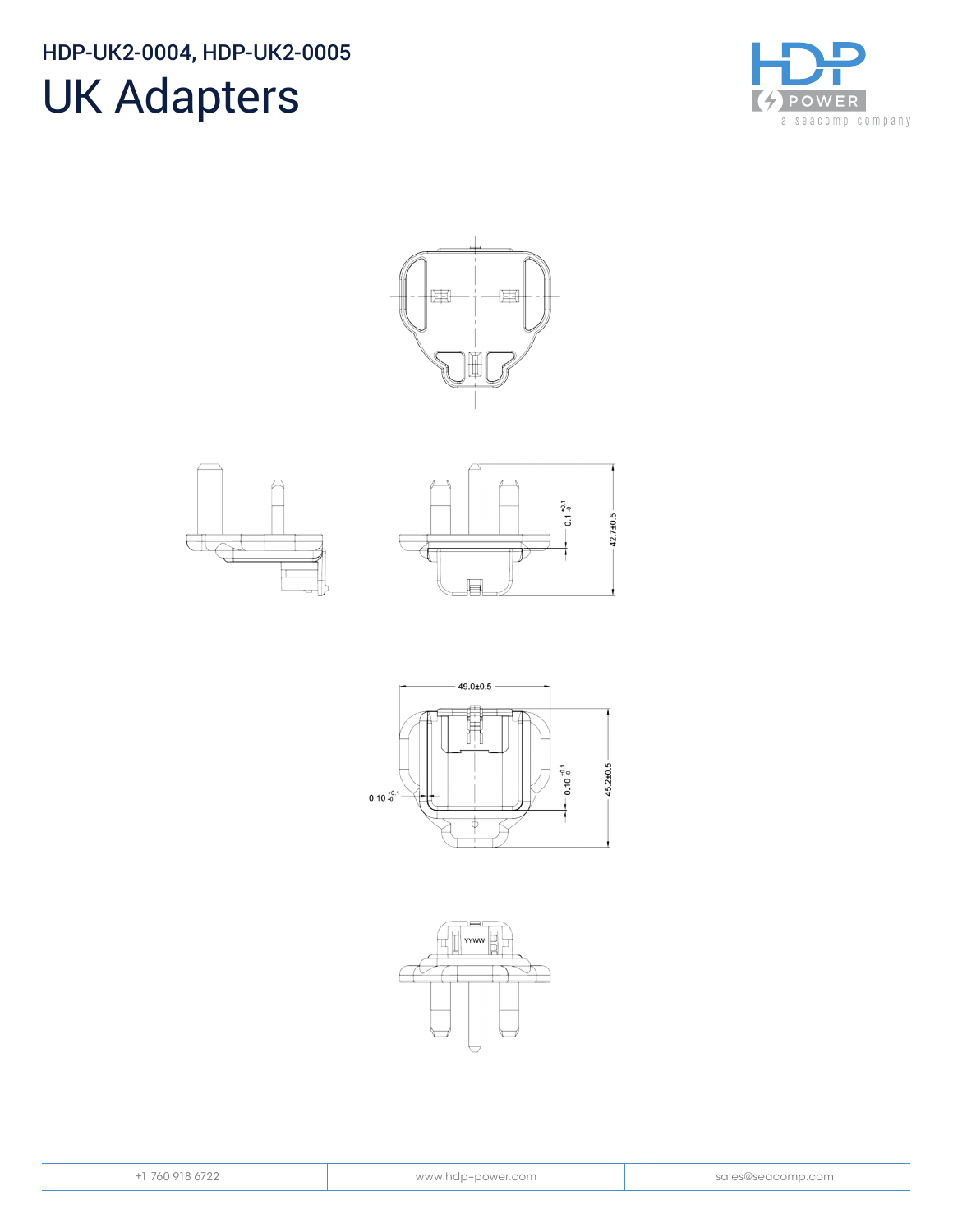#### HDP-AU2-0004, HDP-AU2-0005

### AU Adapters













| $\epsilon$<br>۱n<br>r | 918 | Y. |
|-----------------------|-----|----|
|                       |     |    |